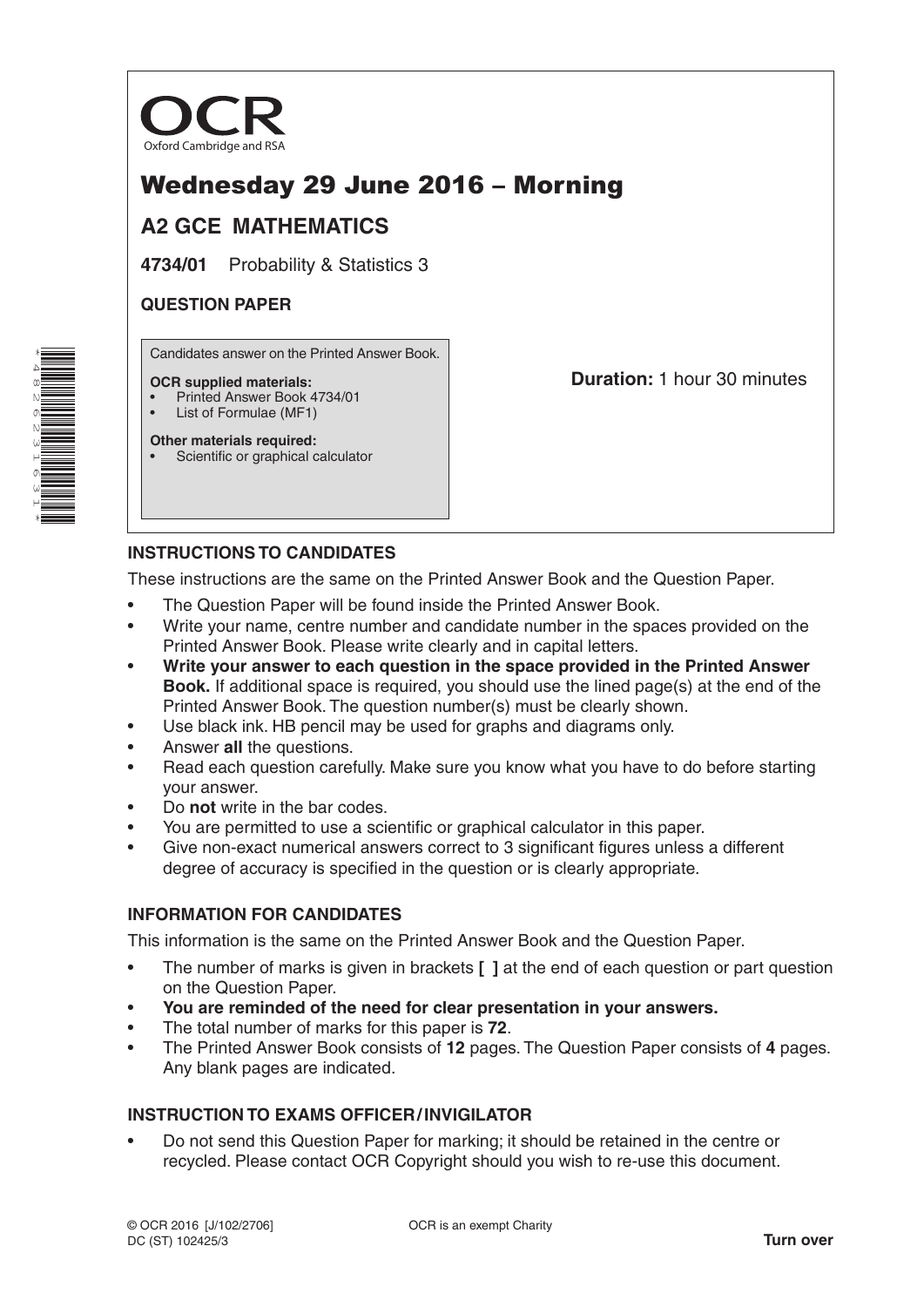#### Answer **all** the questions.

- **1** On a motorway, lorries pass an observation point independently and at random times. The mean number of lorries travelling north is 6 per minute and the mean number travelling south is 8 per minute. Find the probability that at least 16 lorries pass the observation point in a given 1-minute period. **[4]**
- **2** A random sample of 200 American voters were asked about which political party they supported and their attitude to a proposed new form of taxation. The voters' responses are summarised in the table.

|       |             | In favour | Neutral | Against |  |
|-------|-------------|-----------|---------|---------|--|
| Party | Democrat    | 58        | 16      | 16      |  |
|       | Independent | 25        |         |         |  |
|       | Republican  |           | 20      | 33      |  |

Attitude

Carry out a  $\chi^2$  test, at the 1% level of significance, to investigate whether there is an association between party supported and attitude to the proposed form of taxation. **[7]**

- **3 (i)** A company packages butter. Of 50 randomly selected packs, 8 were found to have damaged wrappers. Find an approximate 95% confidence interval for the proportion of packs with damaged wrappers. **[4]**
	- **(ii)** The mass of a pack has a normal distribution with standard deviation 8.5 g. In a random sample of 10 packs the masses, in g, are as follows.
		- 220 225 218 223 224 220 229 228 226 228

Find a 99% confidence interval for the mean mass of a pack. **[4]**

**4** A group of students were tested in geography before and after a fieldwork course. The marks of 10 randomly selected students are shown in the table.

| Student               |     |    |    |     | E  |    |    |    |    |
|-----------------------|-----|----|----|-----|----|----|----|----|----|
| Mark before fieldwork | -19 | 84 | 84 | QQ. | 59 | 19 | 29 | 49 |    |
| Mark after fieldwork  | 23  | 98 | 83 | 88  | 68 |    | 28 |    | 88 |

- **(i)** Use a suitable *t*-test, at the 5% level of significance, to test whether the students' performance has improved. **[8]**
- **(ii)** State the necessary assumption in applying the test. **[1]**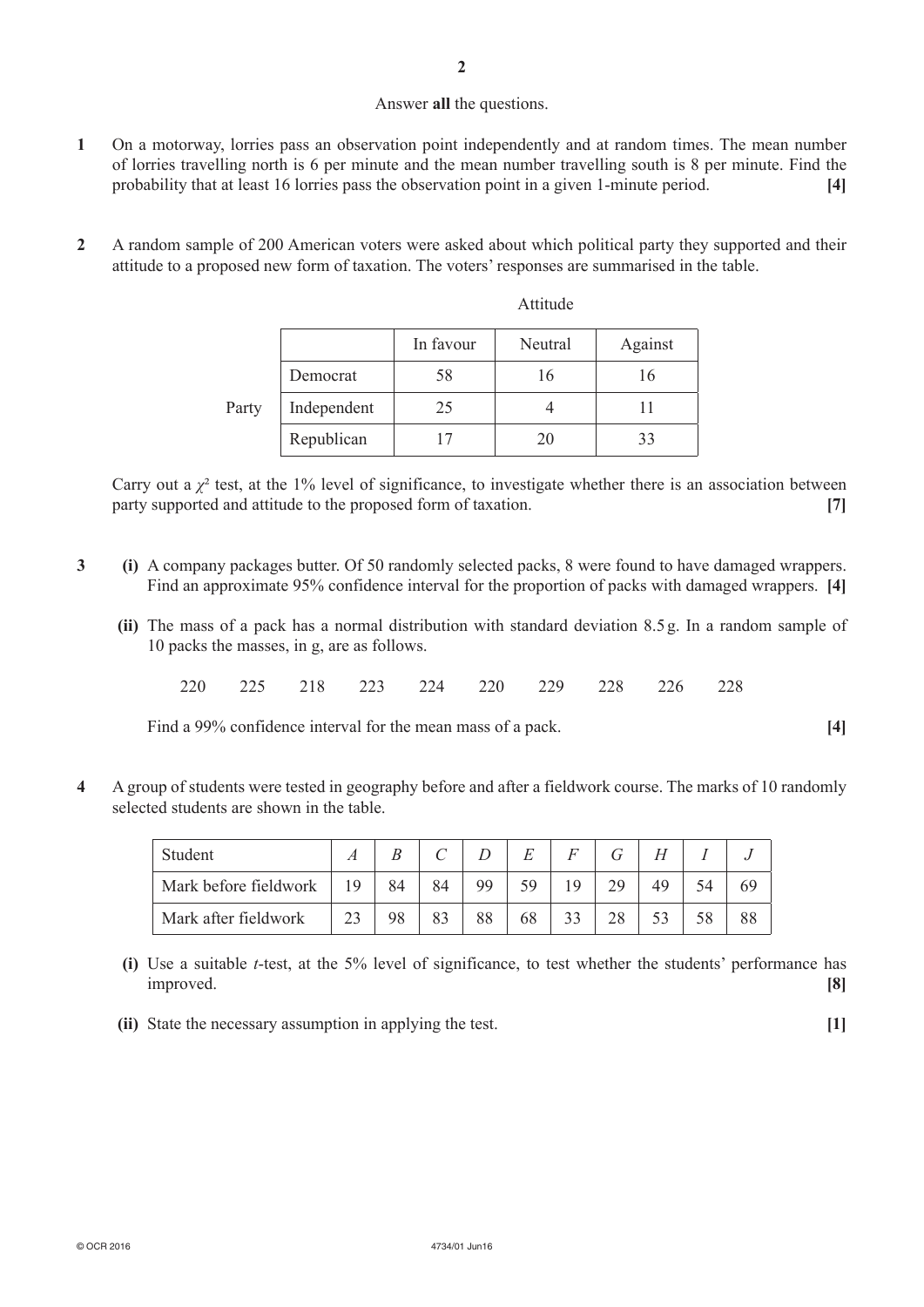- **5** The independent random variables X and Y have distributions N(30,  $\sigma^2$ ) and N(20,  $\sigma^2$ ) respectively. The random variable  $aX + bY$ , where *a* and *b* are constants, has the distribution N(410, 130 $\sigma^2$ ).
	- **(i)** Given that *a* and *b* are integers, find the value of *a* and the value of *b*. **[5]**

(ii) Given that 
$$
P(X > Y) = 0.966
$$
, find  $\sigma^2$ .

**6** The masses at birth, in kg, of random samples of babies were recorded for each of the years 1970 and 2010. The table shows the sample mean and an unbiased estimate of the population variance for each year.

| Year | No. of babies | Sample<br>mean | Unbiased estimate of<br>population variance |
|------|---------------|----------------|---------------------------------------------|
| 1970 | 285           | 3.303          | 0.2043                                      |
| 2010 | 260           | 3.352          | 0 2 3 2 3                                   |

- **(i)** A researcher tests the null hypothesis that babies born in 2010 are 0.04kg heavier, on average, than babies born in 1970, against the alternative hypothesis that they are more than 0.04kg heavier on average. Show that, at the 5% level of significance, the null hypothesis is not rejected. **[7]**
- **(ii)** Another researcher chooses samples of equal size, *n*, for the two years. Using the same hypothesis as in part **(i)**, she finds that the null hypothesis is rejected at the 5% level of significance. Assuming that the sample means and unbiased estimates of population variance for the two years are as given in the table, find the smallest possible value of *n*. **[4]**
- **7** A continuous random variable *X* has probability density function

$$
f(x) = \begin{cases} ax^3 & 0 \le x \le 1, \\ ax^2 & 1 < x \le 2, \\ 0 & \text{otherwise,} \end{cases}
$$

where *a* is a constant.

(i) Show that 
$$
a = \frac{12}{31}
$$
. [2]

(ii) Find 
$$
E(X)
$$
. [2]

It is thought that the time taken by a student to complete a task can be well modelled by *X*. The times taken by 992 randomly chosen students are summarised in the table, together with some of the expected frequencies.

| Time               | $0 \le x \le 0.5$   $0.5 \le x \le 1$   $1 \le x \le 1.5$ |     | $1.5 \leqslant x \leqslant 2$ |
|--------------------|-----------------------------------------------------------|-----|-------------------------------|
| Observed frequency |                                                           | 279 | 613                           |
| Expected frequency |                                                           |     |                               |

**(iii)** Find the other expected frequencies and test, at the 5% level of significance, whether the data can be well modelled by *X*.